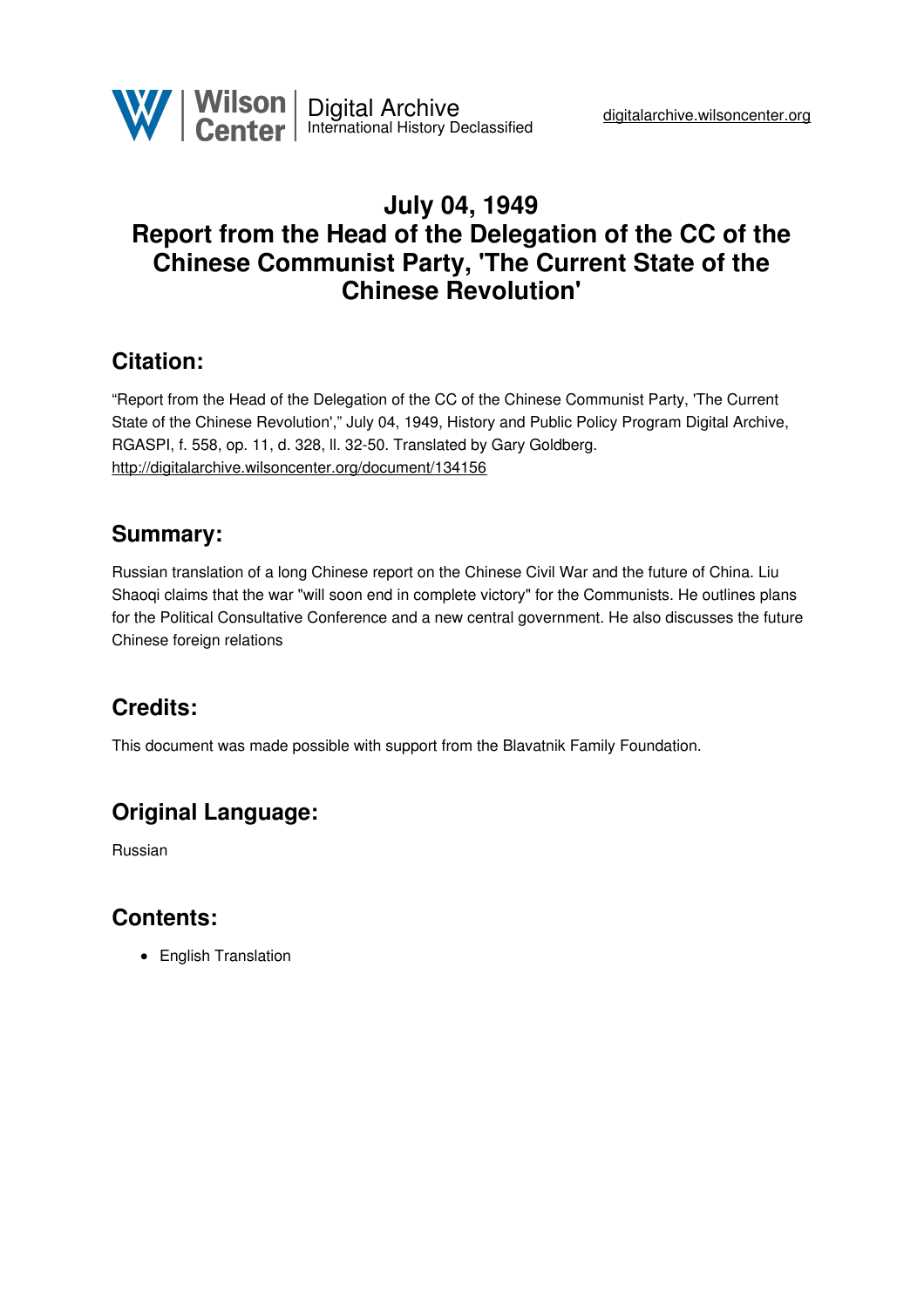Top Secret

Translation from Chinese

#### to the VKP(b) CC

#### to Cde. I. V. STALIN

#### We are sending you the attached report

#### Head of the delegation of the CC of the Chinese Communist Party

#### [Chinese signature] Liu Shaoqi

4 July 1949

#### I. THE CURRENT STATE OF THE CHINESE REVOLUTION

At the present time the revolutionary war of the Chinese people has basically already been victorious and will soon end in complete victory.

By the end of May 1949 the Chinese People's Liberation Army had already seized 2,900,000 square kilometers of the richest areas of the country, which comprises 30% of the entire territory of China (30% due to the fact that Xinjiang, Qinghai, and Tibet occupy the majority of the country's territory). Two hundred and seventy-five million [Translator's note: circled in colored pencil] people live on the territory liberated by the People's Liberation Army, which is 57% of the total population of China. The People's Liberation Army has seized 1,043 cities, including such large cities as Shanghai, Nanking, Beijing, Tianjin, and Wuhan, which is 51% of all 2,000 cities of China that are county-level [*uyezdnyy*] cities and above.

In three years of combat operations the People's Liberation Army has killed 5,590,000 Guomindang troops. At the present time the Guomindang army, including the personnel of rear establishments, has only 1,500,000 men left, of which approximately only 200,000 men can be considered combat-capable troops. On the other hand, according to the latest information, the People's Liberation Army already numbers 3,900,000 men in its ranks, four field armies numbering 2,400,000 men, and the remaining personnel are distributed between military regions, local troops, the armies of the Main Command, military establishments, and military schools. There are 7,500 men in the air force and 7,700 in the navy.

[handwritten note in the left 1. Do they have pilots? Are there sailors?"]

During the summer and autumn of this year the People's Liberation Army will be able to liberate the provinces of Fujian, Hunan, Jiangxi, and Shaanxi, and in the winter will be able to liberate the provinces of Guangdong, Guangxi, Yunnan, Guizhou, Sichuan, Xikang, Gansu, Ningxia, and Qinghai. The military operations against the Guomindang will end with this. It still remains to liberate Formosa [Taiwan], the island of Hainan, Xinjiang, and Tibet. The question of Tibet needs to be solved politically and not through military operations. Formosa, Hainan, and Xinjiang will be liberated next year. In connection with the fact that part of the Guomindang troops on the island of Formosa might come out on our side, the liberation of Formosa might occur before this date. We would like to liberate Xinjiang sooner, if possible, but a great difficulty for us in this matter is clearing the enemy from the route leading to Xinjiang and supporting movement along it. A shortage of the necessary means of transport is also a great difficulty (to get from Gansu to Xinjiang it is necessary to cross a long route passing through a desert region, where there is no food or drinking water). If we are able to overcome these difficulties then we could liberate Xinjiang considerably earlier.

We also have political victories along with the military victories. The American imperialists and Chiang Kai-shek [Jiang Jieshi] Guomindang have already been completely isolated. All the democratic parties and groups are on our side. The popular masses are fervently welcoming the People's Liberation Army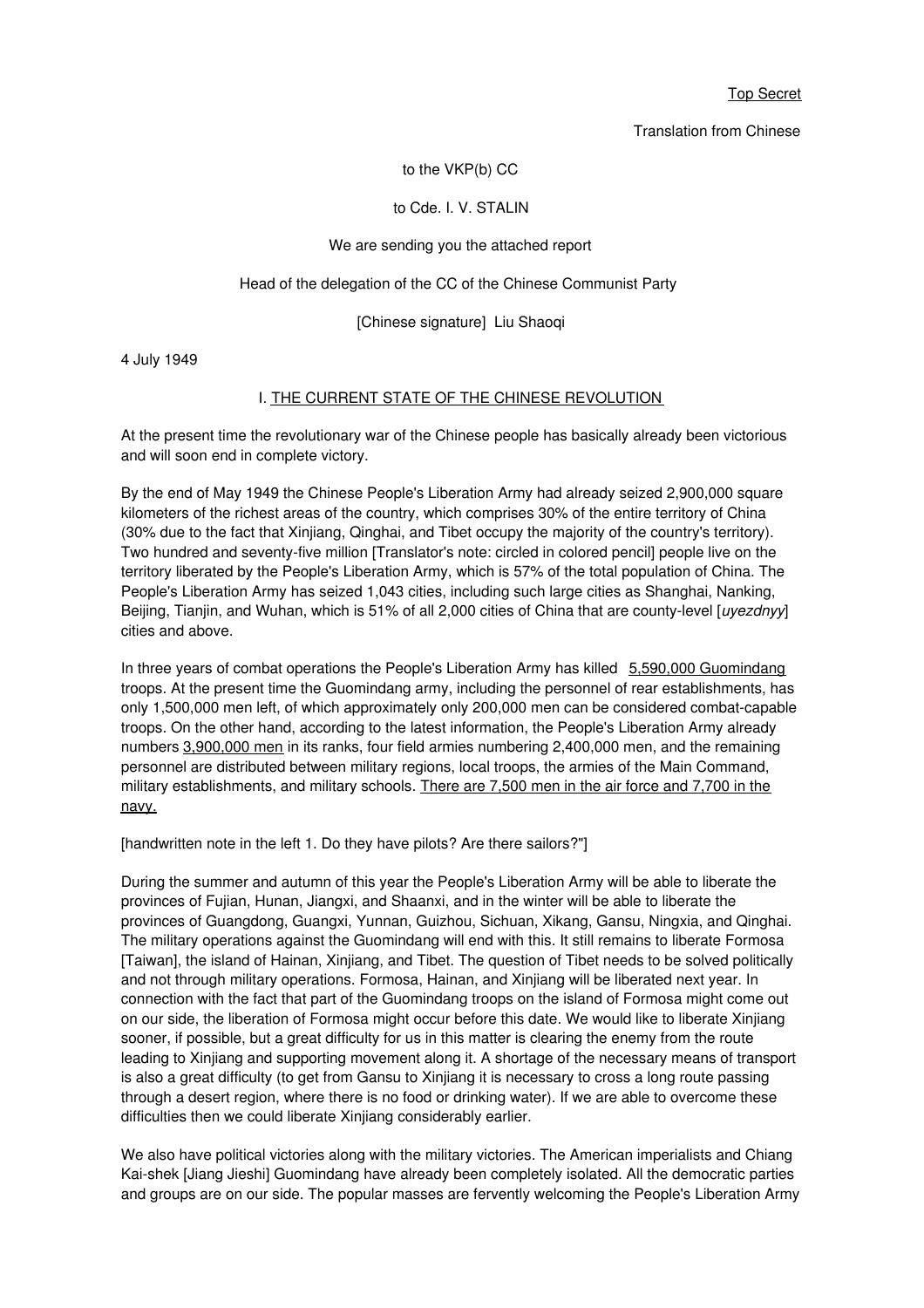and opposing the imperialists and the Guomindang.

We think that now one cannot doubt the victory of the Chinese Revolution. However, some time will still be required to win a complete victory in connection with the limitations on the actions of our troops from communications and natural conditions.

We have always considered the possibility of an armed intervention against the Chinese Revolution from the imperialists. The instructions given us about this question from the VKP(b), with which we fully agree, have even more increased our attention in this regard. At the present time we have not slackened our vigilance with respect to the probability of an armed intervention by the imperialists but, judging from the current international situation, evidently there is no possibility of the imperialists sending more than 1,000,000 of their troops for a broad intervention in China. Such actions on their part would only move back the time of the final victory of the Chinese Revolution, but they are not in a position to destroy or even slow down the Chinese Revolution. On the contrary, they would put the imperialists in a quite difficult position.

It is entirely possible that the imperialists will send 100-200,000 troops to occupy three or four Chinese ports or to perform various acts of sabotage. We have already carried out some preparations, considering the probability of such actions by the imperialists. There is no naval defense in connection with the fact that we do not have a navy and air force. The aforementioned armed attack by the imperialists might present a difficulty for us and cause us damage, but our military forces will not suffer defeat. Such actions by the imperialists would rouse the Chinese people and its army against the imperialists and they would drive out the forces of the interventionists.

As a consequence of this, we think that if we act correctly then it is possible that the imperialists will not try to carry out a direct armed intervention in China. We will have to watch out so as not to give the imperialists reasons to carry out an armed intervention. At the same time we need to liquidate the imperialists' agents, the remnants of the Guomindang forces, as quickly as possible, which will in turn increase the imperialists' difficulties if they undertake an armed intervention in China.

There is a great probability that the imperialists will pursue a policy of a blockade of the Chinese Revolution. They have even already begun to pursue it. It presents some difficulties for us, especially in the area of shipping and foreign trade, but it will not be able to stop the rapid victory of the Chinese Revolution.

The victories of the Chinese people in the revolutionary struggle are taking place after the Second World War, when the world proletariat and popular democratic forces, especially the Soviet Union, helped the Chinese people, and this was the decisive condition of the victories of the Chinese people. The Chinese Communist Party is making use of these conditions. The Chinese Revolution has the experience of the successful organization of an anti-imperialist, united, national, united front, the experience of an agrarian revolution, and long-waged armed struggle in rural localities, surrounding cities, and their subsequent capture. The Chinese Revolution has the experience of waging clandestine and overt combat in the cities and combining this struggle with the operations of our armed forces. Finally, we have the experience of building a Marxist-Leninist Communist Party in such a country as China. All this experience will probably be useful for other colonial and semi-colonial countries.

#### II. THE NEW POLITICAL CONSULTATIVE COUNCIL AND THE CENTRAL GOVERNMENT.

The revolutionary war in China has basically ended with victory and a final victory will be won in the near future. Our subsequent task is to end the war more rapidly, cleanse the country of the remnants of the Chiang Kai-shek Guomindang, restore and develop the economy as rapidly as possible, and to learn to build and govern the country.

In August of this year we decided to convene a new Political Consultative Conference and create a coalition government. We are actively pursuing preparatory work right now. The new PCS is being convened not just by the Communist Party or by several parties, but is being convened by all the democratic parties, people's organizations, representatives of national minorities, and representatives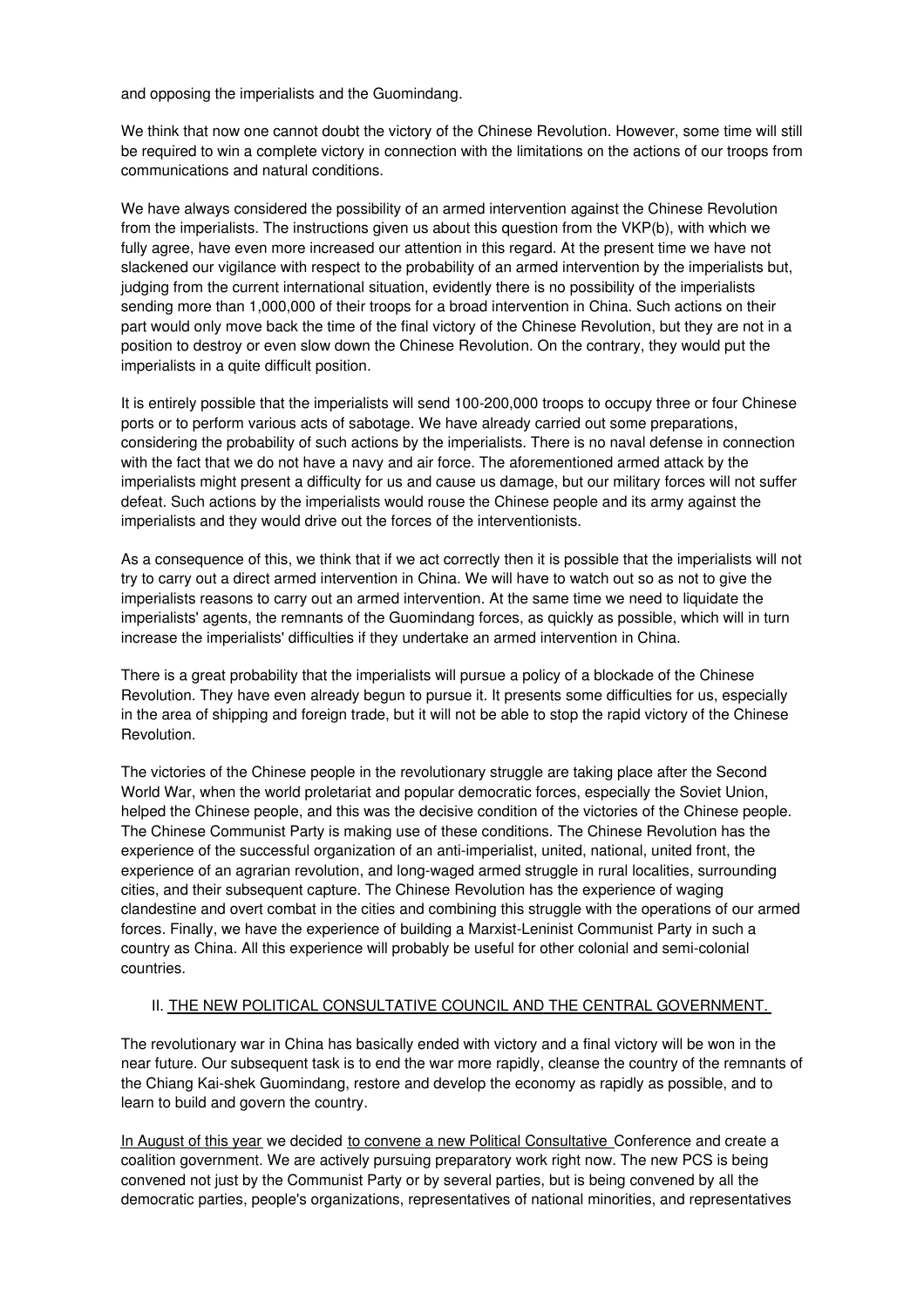of Chinese citizens living abroad - 23 organizations in all, which are preparing this convocation of the PCS together. The democratic and unaffiliated public figures are quite satisfied with such a method of convening the PCS.

At the present time the Preparatory Committee to convene the PCS has already been created. It has 134 members, of which 43 are Communists, 48 are progressive figures who will unquestionably support us, 43 centrists, but 12 of which are centrists with a rightist inclination. There are 15 among the progressive figures who are clandestine Communists. Leadership in the Preparatory Committee is furnished by the Communist Party. A permanent presidium of 21 people has been created in the Preparatory Committee. Leadership in this presidium has also been furnished by the Communist Party.

In the Preparatory Committee it has been decided to allow the participation of 14 more democratic parties and groups in the upcoming PCS, which can nominate 142 of their representatives. There are 102 representatives in the PCS from outlying area [*s mest*], 60 from the army, and 206 from mass popular organizations, national minorities, and Chinese citizens living abroad. A total of 45 organizations with 510 representatives will participate in the PCS. Communists constitute a majority of these representatives.

We think that the PCS of China is a suitable organizational form of a single national front in the Chinese Revolution with which the popular masses are well acquainted. Therefore we intend to leave the PCS as a permanently functioning body, but local PCS's will be created in outlying areas where this is necessary.

[handwritten in the left 2. But will there also be provincial governments?"]

In the PCS we intend to adopt a common political platform to which all the parties, groups, and organizations will adhere. A Central Government will be elected in the PCS, a declaration will be drawn up and published, and a new national anthem, emblem, and flag will be approved.

The organizational makeup of the new Central Government has not yet been determined. Besides a Military Council, in the new Central Government a Finance and Economics Committee, a Committee for Cultural and Educational Affairs, and an Administrative and Legal Committee (this Committee will deal with questions of state security, internal affairs, and justice) will be created in the Cabinet of Ministers, and it is also proposed to create [the following] Ministries: Rail Transportation, Agriculture, Forestry, Trade, Metallurgy, the Textile Industry, Fuel, Communications and Railroads, Post and Telegraph, etc. Cde. Mao Zedong is slated as Chairman of the Central Government and Cde Zhou Enlai as Prime Minister. Cdes. Liu Shaoqi and [Ren] Bishi will not be in the Government.

[handwritten in the left 3. What is this?: Is this in fact a president?"]

We understand the nature of the new democratic state and the character of the new government in China in the following manner:

This state is a popular-democratic dictatorship created in a union of workers and peasants with the guidance of the proletariat.

This dictatorship is directed against imperialists, feudal forces, and bureaucratic capital.

[handwritten in the left 4. What is "bureaucratic capital"?]

The working class is the guiding forces of this dictatorship. The working class in alliance with the peasantry and revolutionary intellectuals comprises the man strength of this dictatorship. At the same time, the petty bourgeoisie, liberal bourgeoisie, and their representatives and political groups which can cooperate with us are being enlisted in this dictatorship in every possible way. This is how the organizational makeup of this dictatorship appears.

The fact that a popular democratic dictatorship is not a dictatorship of the bourgeoisie, but is also not a dictatorship of the proletariat needs no clarification.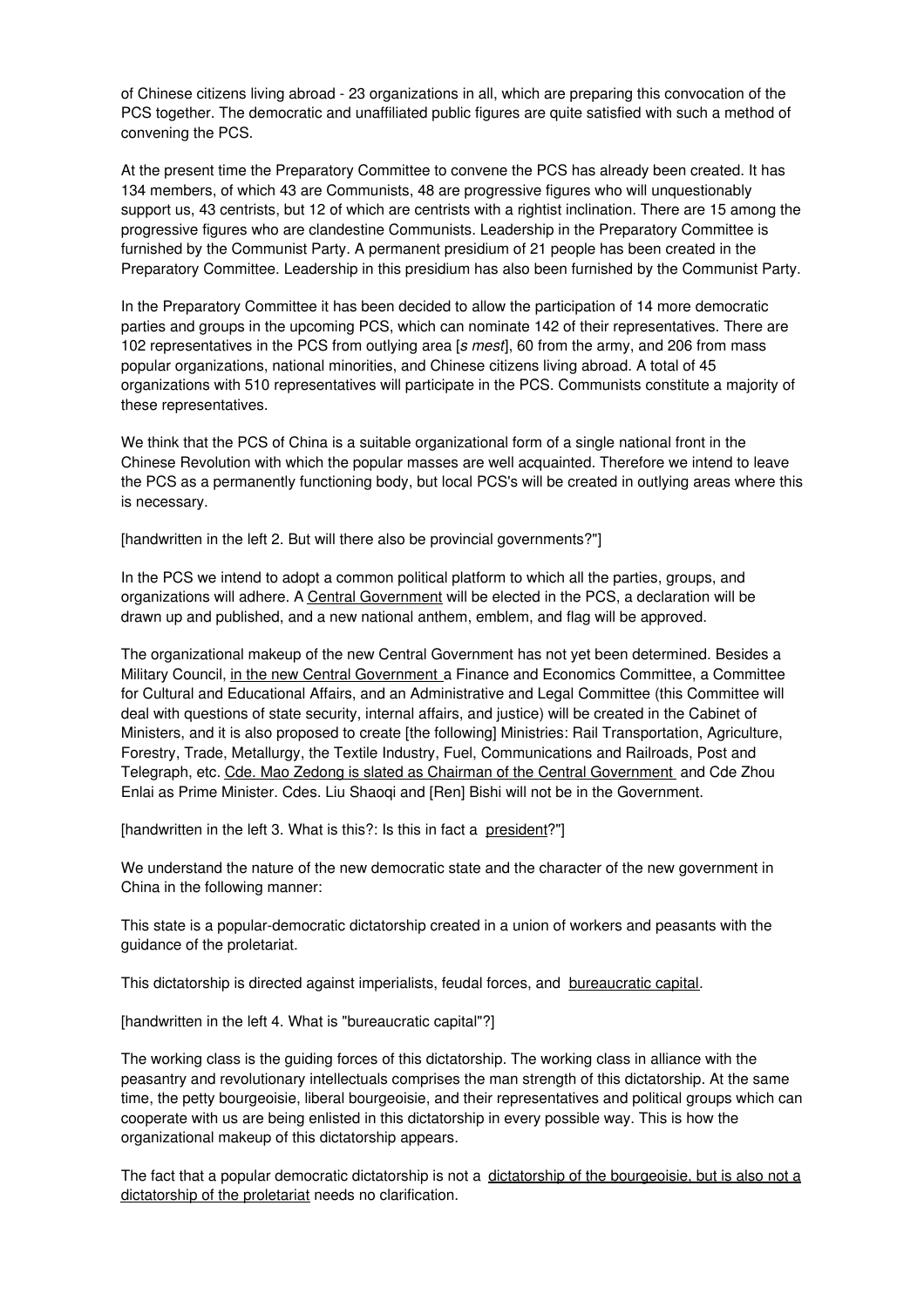[handwritten in the left 5. Yes!"]

The popular democratic dictatorship in China has common aspects with the "democratic dictatorship of workers and peasants" which Lenin spoke of in the 1905-1907 Revolution. However, it also has a difference.

What is common is that leadership is exercised by the proletariat and the basis of this dictatorship is an alliance of workers and peasants. However, the popular democratic dictatorship in China includes representatives and political groups of the liberal bourgeoisie which wish to fight imperialism, feudalism, and bureaucratic capital. This is the difference. [handwritten in the left Yes!"] This circumstance is explained by the fact that China is a semi-colonial country and that in a period of revolution and after its victory we will need for a long time in a concentration of all the forces in the fight against imperialism and its agents. [handwritten in the left Yes!"] This is also explained by a feature of the Chinese national bourgeoisie. This is in complete accord with what Cde. Stalin said in 1926 in his speech at a meeting of the Chinese commission of the Comintern Executive Committee that in the future a revolutionary government in China will be "primarily an anti-imperialist government".

In its form, a popular democratic dictatorship in China is a regime of assemblies of people's representatives, but is not a form of a regime of bourgeois parliamentarianism. [handwritten in the left Yes!"]

It approaches the regime of the Soviets, but is different from a dictatorship of the proletariat in the form of the Soviets since representatives of the national bourgeoisie are in the assembly of people's representatives.

The popular democratic dictatorship in China has its inner and external conflicts, an inner and external struggle.

The so-called external conflict and external struggle mean that the dictatorship has conflicts with imperialism, feudalism, bureaucratic capital, and with the remnants of the Guomindang forces and thus should fight them. These conflicts remain the main conflicts and a fight for a comparatively prolonged period after the overthrow of the Guomindang government.

The inner conflict and inner struggle mean that inside this dictatorship are conflicts and a struggle between different classes and different parties and groups. These conflicts and the struggle will gradually increase in the future; however for quite a long period they will occupy a secondary place compared to the external conflicts.

[handwritten in the left 6. Perhaps! Collective agreements with private industrialists [*s promysh*-*kami*] (strikes)"]

Some think that "conflicts between the proletariat and the bourgeois will immediately become the main conflicts after the overthrow of the Guomindang government or after the completion of land reform, and the struggle between the workers and the capitalists will immediately become the main struggle". We think that such an interpretation of the question is incorrect because if this government directs its main fire against the bourgeoisie then it would mean that it is or is beginning to grow into a dictatorship of the proletariat and such actions would lead to an alienation from us of the national bourgeoisie, which at the present time might still cooperate with us, to the camp of imperialism. [handwritten in the left Yes!"]. The pursuit of such a policy in China at the present time would mean a dangerous, adventurist policy. In February of this year in a conversation with Cde. Mao Zedong Cde. Andreyev approved the CCP policy of drawing the national bourgeoisie to our side, and later the VKP(b) CC also pointed to the need for us to draw the national bourgeoisie to our side. We completely agree with these guidelines [*ukazaniya*].

After the overthrow of the Guomindang government conflicts between labor and capital objectively exist and they will gradually intensify. As a consequence of this, the working class ought to wage an appropriate struggle with the bourgeoisie and only then can the interests of the working class and the popular democratic dictatorship be defended. [handwritten in the left Collective agreements, excluding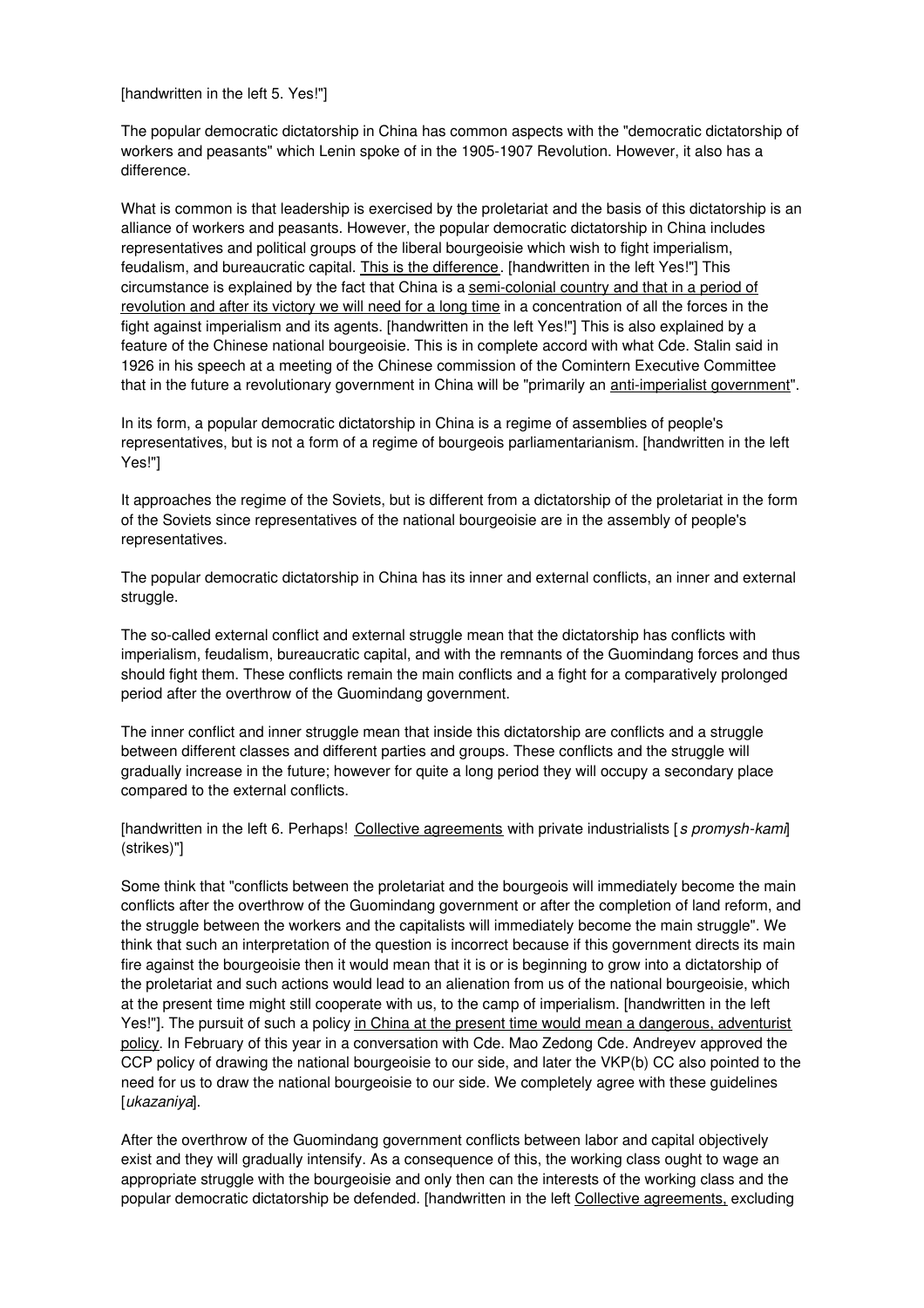strikes"]. But along with this [we] still ought to pursue a necessary and proper compromise agreement and a bloc with the national bourgeoisie in order to concentrate [our] forces against the external enemy, and to also overcome the backwardness of China. Many steps will be needed from the present until the complete nationalization of national capital is carried out and a long period of time will be needed. The length of this period will be determined by the various conditions of the international and domestic situation. We think possibly 10-15 years will be needed to do this.

The popular democratic dictatorship in China is accomplishing the unification of the country. This will be great progress for China and the unification of the country will occur under the dictatorship of the proletariat. However, in connection with China's backwardness and the lack of development of communications, the existence in the past of the spheres of influence of the imperialists, and the feudal fragmentation in the country a system of a single economy has not yet formed in China and therefore at the present time we are forced to give local governments quite broad rights of self-government in order to thereby increase the activity and initiative in the provinces [*na mestakh*]. [handwritten in the left 7. There will be local (provincial) governments?"] We consider it incorrect and harmful to a system of excessive centralism into effect. [handwritten in the left Yes!"]

We would like for Cde. Stalin and the VKP(b) CC to point out to us whether our views presented above are correct.

The majority of senior figures of the Chinese democratic parties have already arrived in Beiping [Beijing]. There are more than 10 such democratic parties and groups in China. They are small organizations, engaging in political activity. The total number of members of all these parties and groups does not exceed 30,000. Twenty thousand of them are in the Democratic League. This League has a comparatively large influence among some part of the intelligentsia. These parties and groups do not pursue work among the workers and the peasant masses. Organizationally they are scattered and do not have internal cohesion. For example, all these parties and groups were entirely unable to submit a list of their representatives to take part in the PCS since there are quarrels among them. Lists of their representatives could only be drawn up when the CCP stated its opinion to them about the candidacies. However, in each democratic party and group there are several leaders who have some influence among the popular masses, thanks to their having engaged in political activity in China for a long time. Their party organizations are held together only in these leaders. There are three categories of people in each party and group: rightists, leftists, and centrists.

The remnants of the Guomindang and imperialist agents are trying to penetrate these democratic parties and groups in every way in order to secure a legal status for themselves. Regarding this, we have given a serious warning to these parties and groups. All these parties and groups are united only in that they are fighting against Chiang Kai-shek, the Guomindang, and imperialism. But some of them have recently had ties with imperialist elements and have cut these ties only a short while ago. As regards land reform part of them share the opinion of the CCP with a strained interpretation, but some of their exhibit clearly nationalistic tendencies on the question of relations with the USSR. All the democratic parties and groups in an official situation accept the platform worked out by the Communist Party and officially declare their readiness to support the CCP as the main leader. [handwritten in the left 8. But the group of compradors?"] There is no definite official political party of the national bourgeoisie in China besides the agents of imperialism, the Chiang Kai-shek Guomindang. There are no such reactionary bourgeois parties yet in China which European countries have.

The mass popular organizations which will participate in the PCS play a quite substantive role in the practical political life in China. Some of these organizations already have a large number of members, and all these organizations are attracting more and more new members. In the past these organizations played an important role in the fight against American imperialism and Chiang Kai-shek. In the future they will play an even more important role. The majority of these organizations perceive the leadership of the CCP, or are completely under CCP leadership. Besides the All-China General Assembly of Trade Unions created in China long ago, congresses of representatives of women's, student, and youth organizations have been held recently. The All-China Democratic Association of Women, the Youth League of a New Democracy, and the All-China Association of Students were created. In view of the fact that in the past Chinese youth had a multitude of their own different organizations they have been united into local and All-China Associations of Youth which temporarily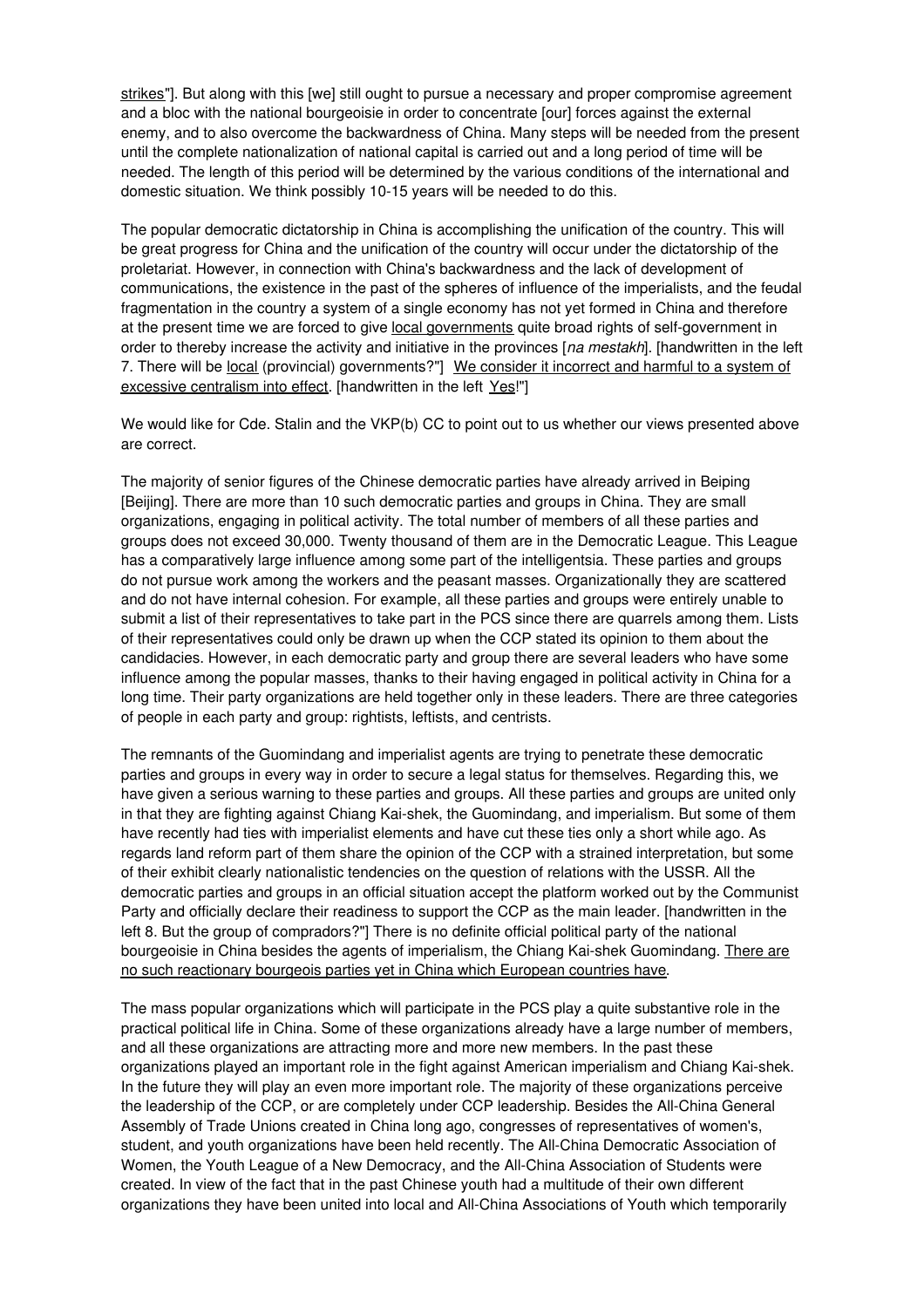serve the cause of the unification of the youth movement. After the defeat of the Guomindang the Guomindang trade unions, youth organizations, the Youth Union of the Three Principles of the People of Sun Yat-sen, and the Guomindang women's organizations are already in an illegal status and they are quickly collapsing; their leaders either fled or have halted their activity. Some progressive elements among them became associated with the CCP even before the defeat of the Guomindang. The Chinese Federation of Labor headed by Zhu Xuefan is leading the way for some of the working masses, but it has already merged with the All-China Association of Trade Unions.

In February of this year we received a guideline of the VKP(b) CC about increasing work among manual laborers, office workers, young people, and women. We agree with these guidelines [SIC, plural]. This work is being organized in all the cities at the present time, but in connection with the fact that in the past there was a large interruption in this work at the present time there is a need to again train personnel to carry it out. Now there are schools in each organization to train cadre in which several hundred to several thousand students are being taught.

[Translator's note: Two vertical lines were handwritten next to this paragraph in the left margin, obviously to stress its importance] Thus, there is not yet an opportunity to perform this work quickly. We would like for several experienced Soviet comrades to come to China to help carry out this work.

In the not so distant future all-Chinese congresses of cultural and educational and research workers will be convened in Beijing in which their own organizations will be created on a China-wide scale. They will be under the leadership of the CCP.

### 3. QUESTIONS OF FOREIGN RELATIONS

We completely agree with the latest guidelines of the VKP(b) CC about foreign policy questions, foreign trade, and loans.

At the present time, after the imperialists have suffered defeat in their policy of giving complete support to the Guomindang in the struggle against the Chinese Revolution they are using the following methods in order to continue the fight against the Chinese Revolution:

1. They continue to help the Guomindang and other possible forces in the fight against the Chinese Revolution.

2. They are using every measure in order to penetrate the revolutionary camp in order to demoralize it and harm the Chinese Revolution.

3. They are trying in every way to provoke relations between the Chinese Revolution and the USSR, and also the world Communist movement.

4. They are trying with various means to show the CCP their desire to cultivate it and are striving at the same time to lure the CCP onto the path of drawing closer to the imperialist countries.

We clearly see these designs of the imperialists and have sufficient experience in fighting them. In no event will we allow the imperialists to accomplish these designs. We have already warned the democratic parties and groups about all these questions and have mobilized the people's vigilance.

The Chinese Revolution has to successively destroy the dominance of the imperialists in China militarily, politically, economically, and culturally. This directive was entered in the decisions of the  $2^{nd}$ CCP CC plenum and remains firm. At the present time in the regions occupied by our forces the elimination of the military and political dominance of the imperialists takes place right after the overthrow of the Guomindang there. Their economic and cultural influence has also been considerably weakened. However, all the same there remain economic enterprises and cultural institutions under the direct control of the imperialists. Their diplomatic officials and correspondents still remain as before. The question of the tactics and method of actions in all these questions deserves attention.

We think that at the present time and in the future we will have to hold to the following principles in our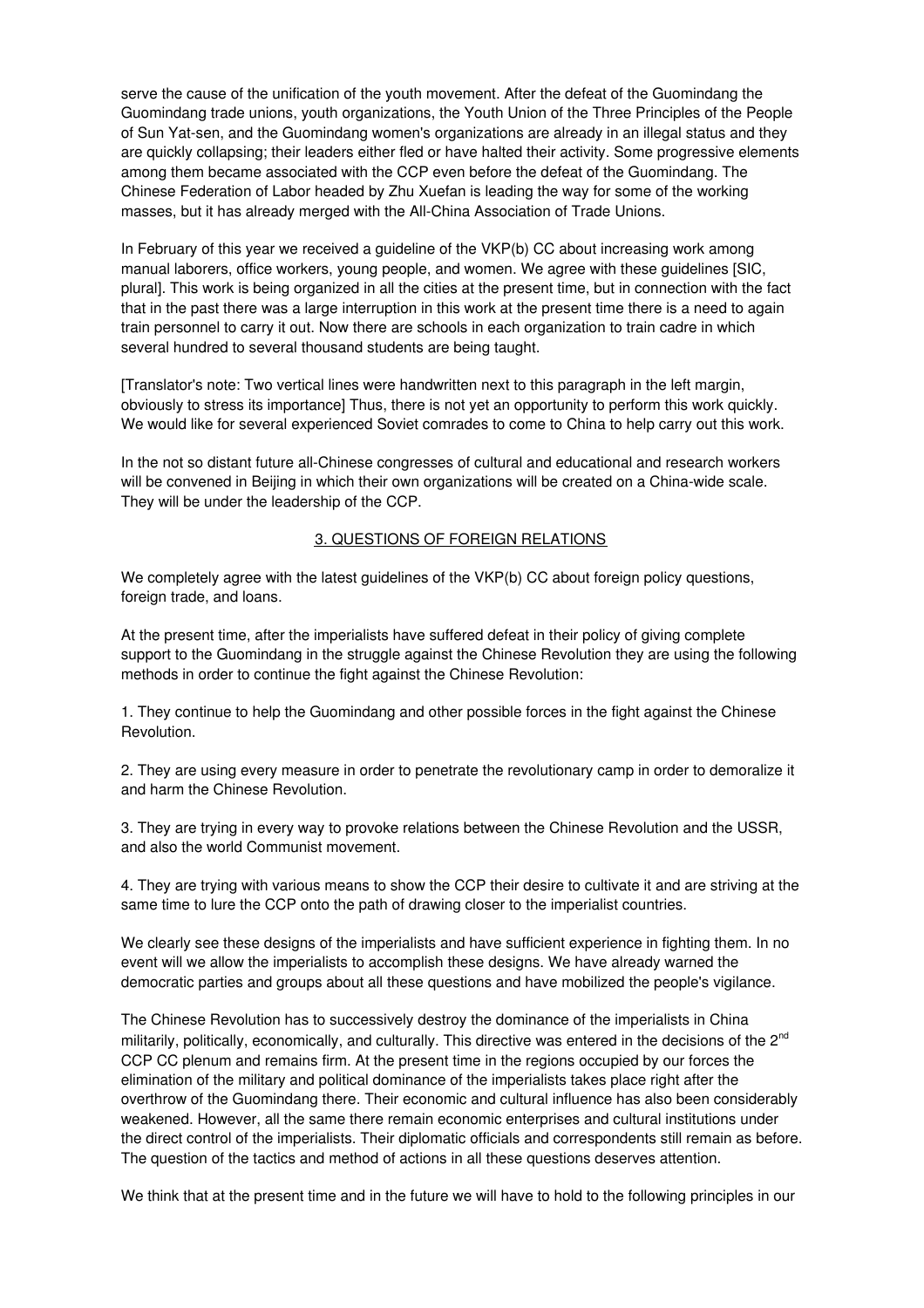foreign policy work:

[handwritten in the left margin with a vertical line to indicate that it applies to all points: "9. Yes"]

1. Wage a struggle against the imperialist countries in order to exercise the full independence of the Chinese people.

2. In international matters stand on positions together with the USSR and the countries of new democracy, fight against the danger of a new war, and defend peace and democracy in the entire world.

3. Make use of the differences between the capitalist countries and inside these countries.

4. Develop trade relations between China and foreign countries on the basis of the principle of equality and mutual preferential treatment, especially with the USSR and the countries of people's democracy.

We do not have recent information about the capital investments of the imperialist countries in China. According to Japanese data of 1936 Britain, the US, France, Germany, Italy, and Belgium had capital investments totaling \$1.8 billion US. One billion dollars of this amount belonged to Britain, \$220 million each to the US, \$210 each to Germany, and Italy, \$500 million [handwritten in the left from whom?"] were railroad and political loans, and \$450 million were invested in foreign banks and financial institutions, \$380 million in export-import trade, and \$360 million were invested in the mining industry and in other industrial sectors. However, after the defeat of Japan the capital investments of Japan, Germany, and Italy in China were confiscated. [handwritten in the left 10. by whom?"] Britain, France, and Belgium have some losses in their capital investments in China, and the capital investments of the US have declined somewhat. At the present time foreign countries have the following enterprises in China: [Translator's note: the following items were circled individually:] banks, insurance companies, export-import offices, seagoing ships, and piers and warehouses. The companies of the Kailan coal mines with an annual production of four million tons of coal in which Britain has half the capital, the British tobacco processing plants in Tianjing and Shanghai, the American power plant in Shanghai, and some municipal enterprises have comparative great importance. The remaining enterprises of foreigners in China do not have great importance. Industrial and mining enterprises in China under the direct control of the imperialists likewise no longer have great importance While pursuing some necessary restrictions at the present time we are in general allow further operation of the economic enterprises of the imperialists of China. [handwritten in the left 11. What kind of restrictions?"] However, some imperialists have already shifted their active capital from China or are keeping to a position of passive waiting and seeing. We still do not have a decision about at what moment and by what methods to solve the question of the capital investments of the imperialists of China: confiscate them or to act in some other way. We are very occupied by military matters right now, and have not yet begun other work to resolve this issue. Nevertheless, we need to get ready to solve it.

The imperialist countries have their propaganda organs and cultural institutions in China. According to old available information, besides newspapers, magazines, and telegraph agencies, Britain and the US alone have 31 universities and special schools, 32 regional educational institutions, 29 libraries, 26 cultural organization, 324 secondary schools, 2,364 primary schools, 3,729 religious missions, 93 religious organizations, 147 hospitals, and 53 philanthropic organizations.

The CCP CC has already decided to halt the publication of foreign newspapers, magazines, and telegraph agencies which already exist and the activity of foreign correspondents and this decision is already being carried out in the provinces. Considering that in Shanghai the imperialists have several very important economic facilities in their hands the CCP CC has approved the suggestion of our Shanghai comrades to temporarily refrain from putting the above decision into effect , but we are preparing to carry it out in the future all the same. With regard to the schools and hospitals of the imperialist countries in China we are permitting them to continue their activity for now on condition that they observe our laws, but we will not permit them to open new schools and hospitals in China. In the future when we are able to accept these educational institutions and hospitals, we will take them under our control.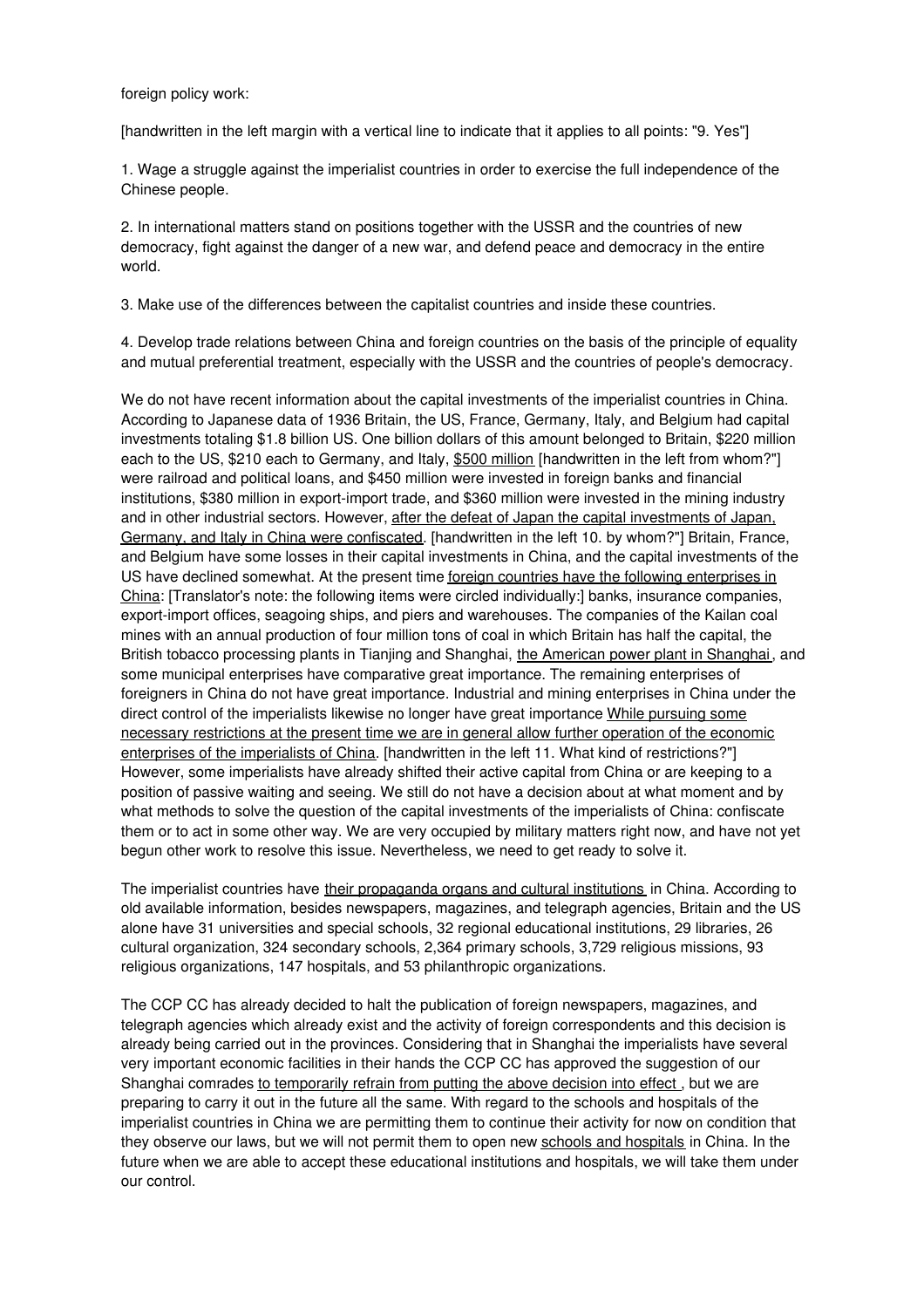We are permitting the continuation of the work of foreign religious organizations on condition they observe our laws, but at the same time we are making anti-religious propaganda. We are confiscating and distributing the lands of the religious missions and churches with the permission of the believers. [handwritten in the left 12. Yes"] We are also confiscating and distributing the lands of other foreign institutions and organizations.

We do not recognize the diplomatic officials of foreign countries in China and treat them like foreign residents. As a result of our pursuing such a policy on this issue the people understand that China has already raised itself up and the CCP is not afraid of the imperialists. In addition, this provides us with an opportunity to avoid much trouble, since members of democratic parties and groups no longer dare to maintain ties and meet with the diplomatic officials of the imperialist countries and even ordinary people also do not dare to meet with these foreigners of the imperialist countries.

The diplomatic officials of the imperialist countries everywhere in China are turning to us with requests and trying to strike up relations with us in order to get actual recognition of them from us. No one in Chinese history has dared to pursue such a policy with respect to foreigners in China which we are pursuing at the present time, but as a result of our pursuing it foreign residents, feeling distinct discomfort, are addressing requests in large numbers to permit them to leave China. At the same time, we too are also experiencing some discomfort in connection with this. [handwritten in the left margin and across the page: "13. Differentiation. Whoever does not recognize the China government - do not give them any trade relief with China (a crisis in the US will force the US to value trade with China). Use Chinese merchants for this]."

There are approximately 120,000 foreign residents on the territory of liberated China of which more than 65,000 live in Shanghai alone. Fifty-four thousand foreigners live in Manchuria, most of which are Soviet citizens, and then Japanese take second place.

After the formation of the new central government the question will immediately arise of establishing official diplomatic relations with foreign countries and about our participation in the UN and other international organizations and at international conferences. It is possible that for a certain period of time the imperialist countries will ignore us or present us with some conditions which would restrict us, seeking this in exchange for their recognition of us. What should our policy be in this question [?] Of course, we will not agree to accept conditions which would restrict our actions, but should we undertake active measures to provide ourselves with recognition from these countries in order for us to be able to get ourselves a legal position to conduct international activity ? On the other hand, ought we not wait and not be hasty with getting recognition from [handwritten in the left 14. It's better not to be hasty."] these countries, but engage in a purge of our home front in order to avoid trouble? [handwritten on the right side of the page: "Yes"] After the formation of a new government of China will the USSR and the countries of new democracy be able to recognize the new government of China a little faster even if in their policy the imperialist countries ignore us? [handwritten in the left 15.  $Yes!"$ ] If the imperialist countries embark on a policy of recognition of the new government of China then in such an event we plan to establish diplomatic relations with these countries and then we would like for the USSR to be able to recognize us before these other countries.

We plan to reexamine each treaty and each agreement which was concluded with foreign countries by the Guomindang government. We will hold to the following principle when doing this: we are prepared to recognize and accept for subsequent implementation all treaties which are in the interests of the Chinese people, peace and democracy in the entire world, for example the UN statute, the Cairo Declaration, and the Treaty of Friendship and Alliance between China and the USSR. We are ready to liquidate all treaties harmful to the interests of the Chinese people and peace and democracy in the entire world, for example, the treaty on trade and navigation between China and the US. We plan to recognize some treaties after appropriate revisions in them.

#### [handwritten in the left Yes"]

After recognition of the new China by foreign countries we plan to take part in the work of the UN and other international organizations, but especially in various international organizations relating to Japan.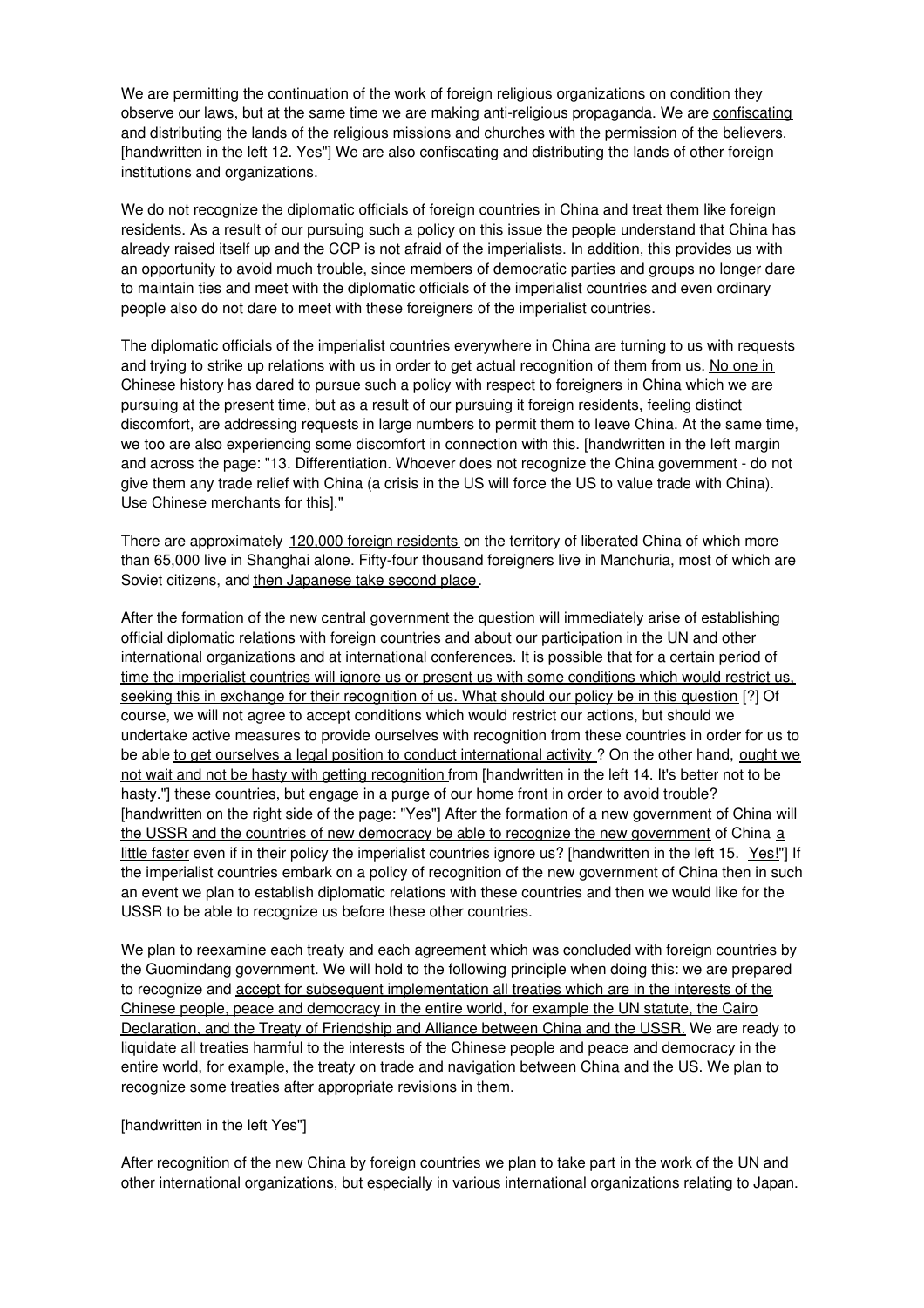[handwritten in the left 16. "Yes!"] We will undoubtedly be united with the USSR in our policy in the field of international relations, and we have made several explanations to the democratic parties and groups in this respect. Some unaffiliated people have criticized our policy for it being inclined only to the USSR but Cde. Mao Zedong replied to them that our policy will indeed be inclined only to the USSR since if we do not stand with the USSR in the struggle against the imperialist front and strive to go along a middle path this would be a mistake. After such explanations all the democratic parties and groups signed and published a statement together with the CCP against the North Atlantic Pact [NATO].

We would like to get the guidance of the VKP(b) and Cde. I. V. Stalin about various foreign policy questions. [handwritten in the left margin is a not entirely legible word, perhaps: "Right"]

### IV. A QUESTION ABOUT SOVIET-CHINESE RELATIONS

An enduring friendship between the great peoples of the USSR and China has extraordinarily great importance for our two countries and for the entire world. It has decisive importance especially for the independence of China and its development. The CCP CC fully understands the importance of this matter. Without fail, the CCP will not spare efforts in the cause of strengthening the friendship between our two peoples.

In the past the Soviet-Chinese treaty of friendship and alliance has brought great benefit to the Chinese people. The new government of China will adopt this treaty and it will be a still greater contribution for the peoples of China and the USSR, and especially for the Chinese people. We completely desire to accept this treaty. [handwritten in the left sign [[ *pod*."]]

It will be necessary to deal with this treaty during the establishment of diplomatic relations between the USSR and the new China. In general, one can act in one of the three following alternatives with respect to this treaty:

1. The new government of China declares it full acceptance of this treaty and the continuation of its operation without any changes whatsoever.

[handwritten in the left 17. "Decide the question with Mao's arrival in Moscow"]

2. The representatives of both governments conclude a new treaty of friendship and alliance between the USSR and China anew in the spirit of the initial text of the treaty in order for some stylistic changes and changes in content to be inserted on the basis of the new situation.

3. The representatives of the governments of both governments exchange notes that this treaty remains as it is temporarily, but they are ready to again reexamine it at a suitable moment.

Which of the above three alternatives is good?

Some people of the democratic parties, students, and workers have raised questions about the presence of Soviet troops in Port Arthur [Lüshun], the independence of Mongolia, and the shipment of machinery from Manchuria by the Soviet Union.

[handwritten at the bottom of the page: "We shipped some Japanese capital from Manchuria, but far from all!"]

We have given the following explanations to these people:

When we were not able to defend our coast ourselves, if we had not agreed to the deployment of Soviet troops in Port Arthur this would have been helping the imperialists.

On the question of the MPR we said that in accordance with the principle of self-determination of nations the Mongolian people had demanded independence and we should recognize the independence of Mongolia. However, if the MPR wishes to unite with China, then we would welcome this. Only the Mongolian people have the right to decide this question. [handwritten in the left 18.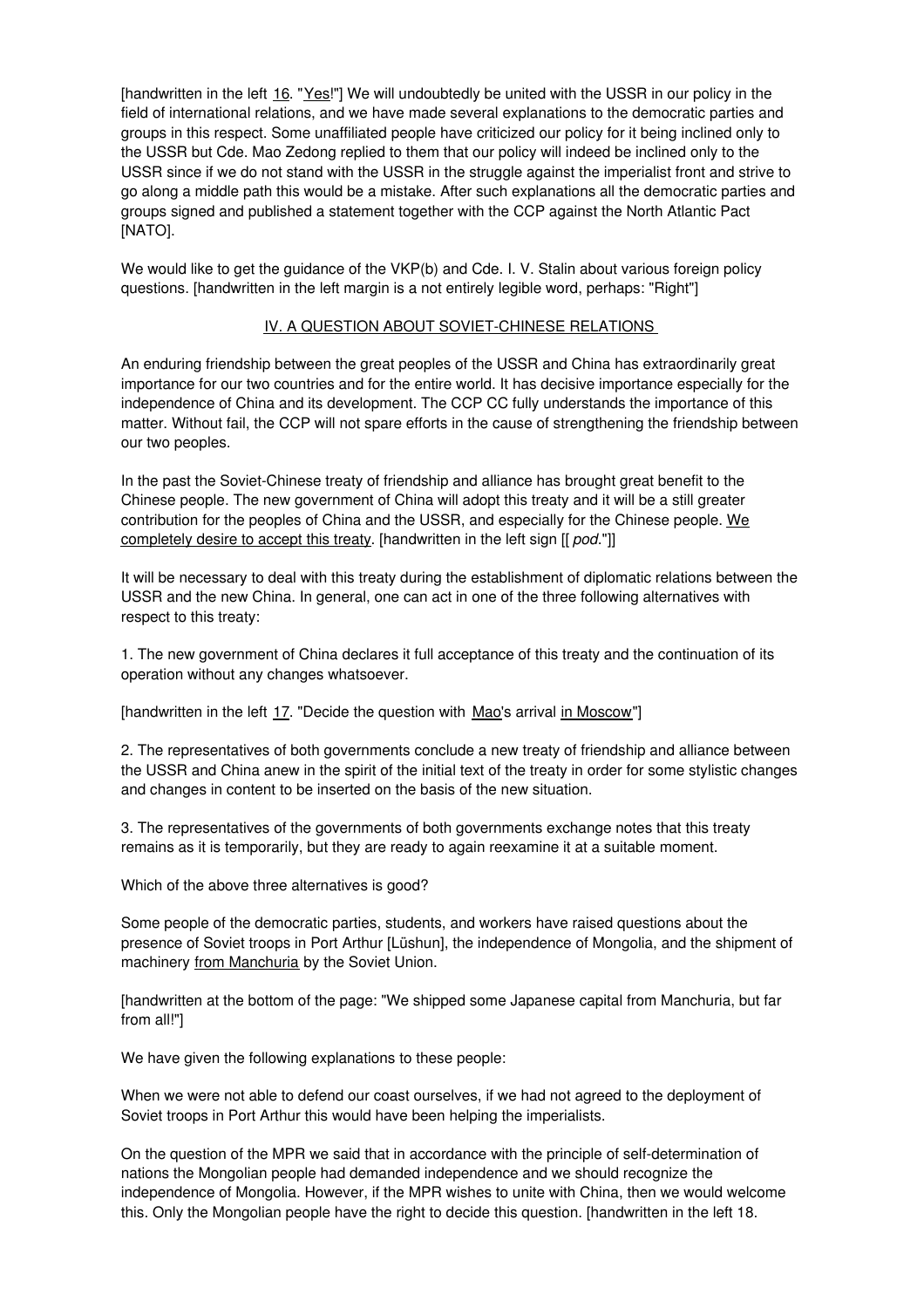## Yes"']

On the question of the shipment of machinery from Manchuria by the Soviet Union we said that these machines belonged to the Japanese and the Soviet Union shipped out the equipment as captured equipment for use in their socialist development, and from considerations that this equipment would not fall into the hands of a Chinese reactionary party which would use then in a fight against the Chinese people. The USSR acted absolutely correctly.

#### Were these explanations correct [*pravil'ny*]?

[handwritten in the left *P.*" [Translator's note: meaning " *P*"[[correct"]].

We would like to decide the questions of the establishment of postal, telegraph, rail, and air communications as quickly as possible, and also to create a mixed Soviet-Chinese aviation company. How does this need to be done?

How is it best to decide the question of the establishment of relations with the countries of people's democracy of Eastern Europe and trade with them? [handwritten in the left 19. Yes. By direct negotiations with them.] [handwritten across the page: We will help"]

For a long time we were in a rural region, waging partisan warfare, and therefore we are very little acquainted with foreign affairs. At the present time we have to govern such a large country, pursue economic development, and conduct diplomatic activity. We still need to learn much. The guidelines and help to us from the VKP(b) have very great importance in this regard. We are in extreme need of these guidelines and help. Along with sending Soviet specialists to China to help us we would still like for Soviet instructors to be sent to China to give lectures, and delegations would be sent from China to the USSR for familiarization and study. In addition, we would like to send students to study in the USSR. [handwritten in the left 20. Yes."]

On the question of relations between the VKP(b) and the CCP Cde. Mao Zedong and the CCP CC think:

The VKP(b) is the main headquarters of the international Communist movement, but the CCP represents only the headquarters of one sector. The interests of the part should be subordinated to international interests, and therefore the CCP is subordinate to the decisions of the VKP(b), [handwritten in the left No!."] although the Comintern does not exist [any longer] and the CCP is not part of the Informbureau of the European Communist Parties. If differences arise between the CCP and VKP(b) on several questions then the CCP will obey while presenting its point of view and vigorously carry out the decisions of the VKP(b). [handwritten in the left 21. No!."] We think that it is necessary to establish close mutual relations between the two Parties as much as possible, mutually exchange suitable senior political representatives [handwritten in the left 22. Yes!"] in order to solve questions of interest to our two Parties and, in addition, to seek more mutual understanding between our two Parties.

Cde. Mao Zedong wishes to visit Moscow, but now he cannot secretly come to Moscow and it remains for him only to await the establishment of diplomatic relations between the USSR and China when he can legally visit Moscow. [handwritten in the left 23. Yes. At the end of 1949, after the establishment of diplomatic relations"] Please consult about the time of Mao Zedong's arrival in Moscow and how it is best to do it.

Please give guidance on all the above questions.

We fully agree with the conditions proposed by Cde. I. V. Stalin with respect to a Soviet loan to China in the amount of \$300 million US and are grateful to the Soviet Union for its aid to the Chinese people.

[handwritten in the left 24. But silver?"]

We hope that the VKP(b) CC and Cde. Stalin will constantly and without any constraint give their